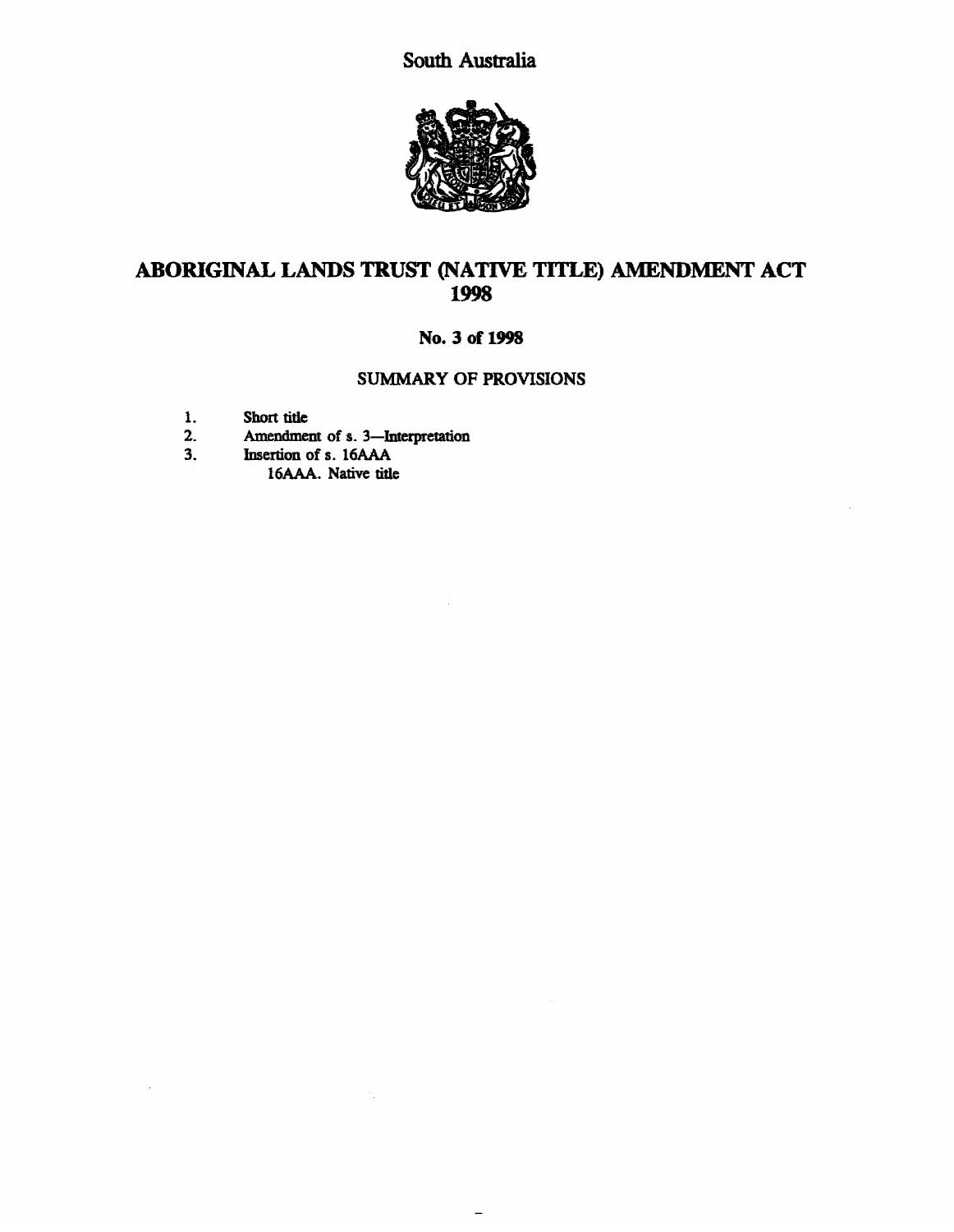

AN NO QUADRAGESIMO SEPTIMO

# ELIZABETHAE 11 REGINAE

## A.D. 1998

\*\*\*\*\*\*\*\*\*\*\*\*\*\*\*\*\*\*\*\*\*\*\*\*\*\*\*\*\*\*\*\*\*\*\*\*\*\*\*\*\*\*\*\*\*\*\*\*\*\*\*\*\*\*\*\*\*\*\*\*\*\*\*\*\*\*\*\*\*\*\*\*\*

## No. 3 of 1998

#### An Act to amend the Aboriginal Lands Trust Act 1966.

*[Assented to* 26 *March 1998]* 

The Parliament of South Australia enacts as follows:

#### Short tide

1. (1) This Act may be cited as the *Aboriginal* Lands *Trust (Native Title) Amendment Act*  1998.

(2) The *Aboriginal* Lands *Trust Act* 1966 is referred to in this Act as "the principal Act".

#### Amendment of s. 3-Interpretation

2. Section 3 of the principal Act is amended by inserting after the definition of "Minister's Representative" the following definition:

"native tide", "native tide holder"-see *Native Title (South Australia) Act 1994;.* 

#### Insertion of s. 16AAA

3. The following section is inserted after section 16 of the principal Act:

#### Native tide

16AAA. (1) The vesting of land in the Trust does not extinguish or affect native title in the land.

(2) No dealing by the Trust with land vested in it extinguishes or affects native title in the land.